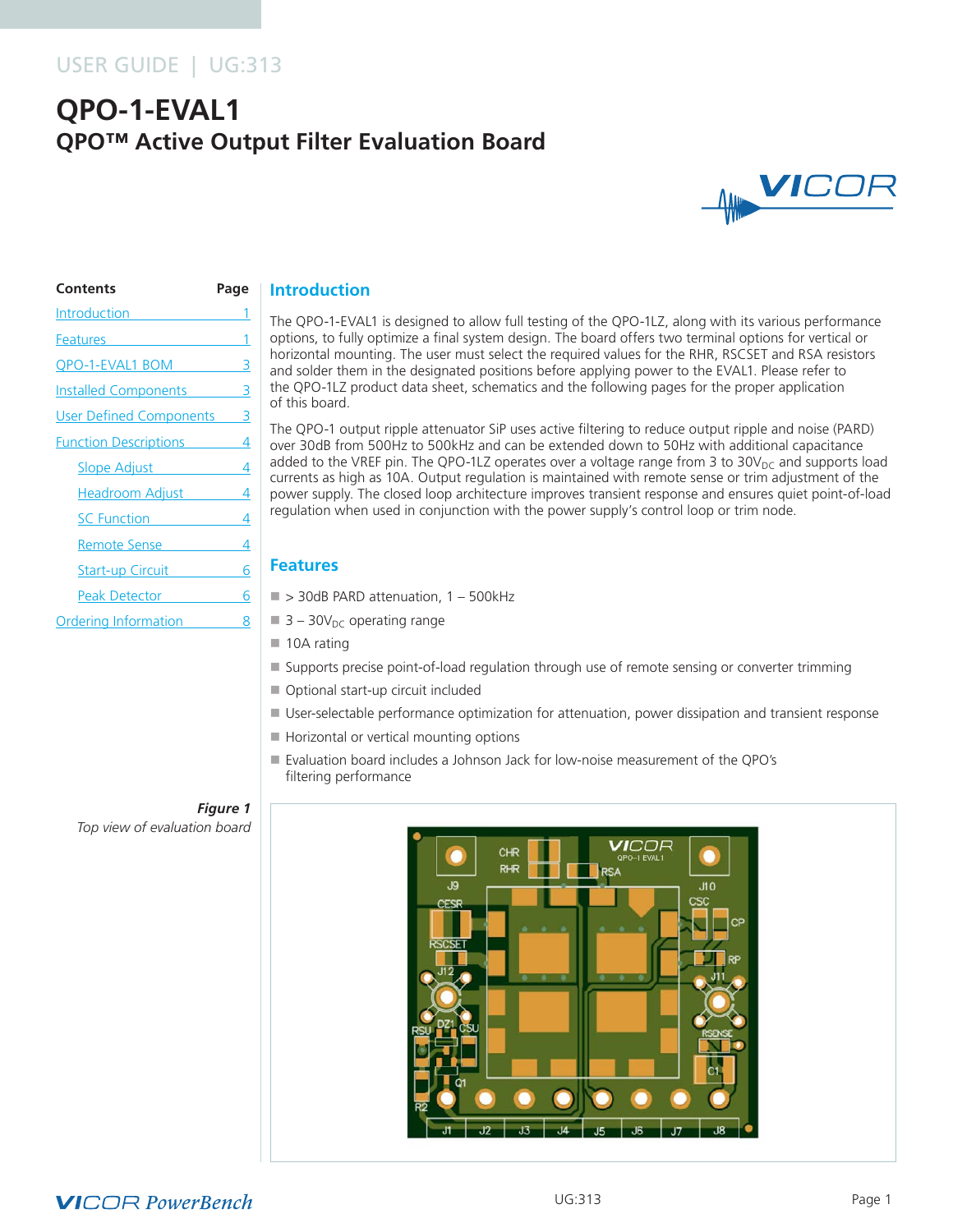## **QPO-1 Performance**

The waveforms in Figure 2 highlight the QPO-1's ability to both filter a converter's output ripple and maintain a constant output voltage during a load transient. The input voltage of the QPO-1 (dark blue) shows varying amplitude and frequency PARD before and during the load transient, but the QPO-1 output voltage (light blue) remains relatively unaffected. The load transient is a 1 – 10A load step (green).

The converter used is a Vicor Mini, 48V to 5V converter (Model number: V48B5C200BN).



CP **Topt** 

TBD Opt  $R$ HR  $|$  CHR

 $J10$   $O$  $J9$   $\bigcirc$ J4 O

 $J1$   $O$ 

VREF

VREF Gnd Gnd

## **VICOR PowerBench**

Q1 IRLML5103TRPBF

J1

CSU 1µF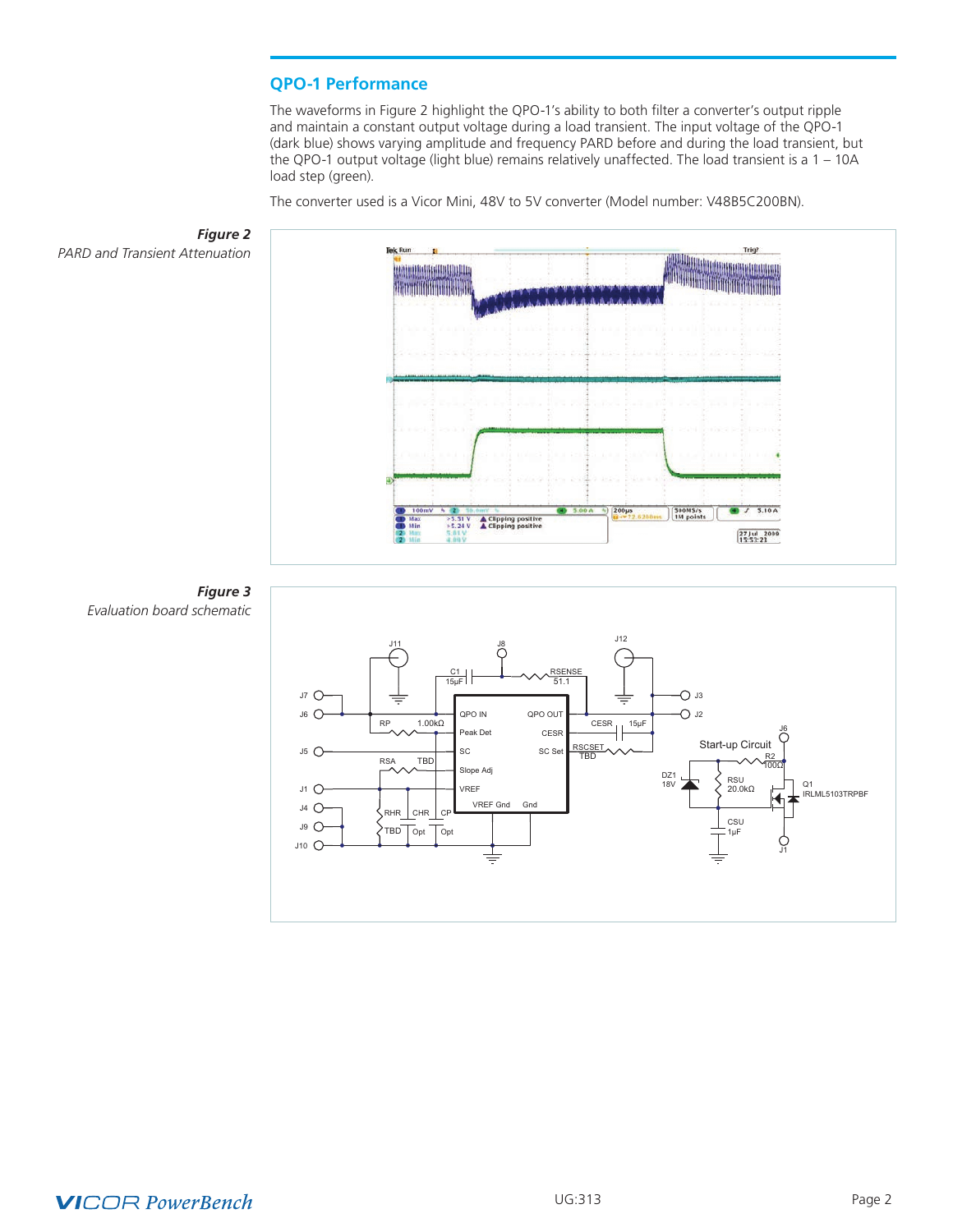## <span id="page-2-0"></span>**QPO-1-EVAL1 BOM**

| Qty            | <b>Description</b>                        | Value              | <b>Designator</b>                 | <b>Vendor</b>             | <b>Vendor Part Number</b> |
|----------------|-------------------------------------------|--------------------|-----------------------------------|---------------------------|---------------------------|
| $\overline{2}$ | Capacitor, X7R eramic,<br>15uF, 25V, 1812 | $15\mu F$          | C <sub>1</sub> , CESR             | <b>TDK</b>                | C4532X7R1E156MT           |
| 1              | Capacitor, X7R Ceramic,<br>1µF, 50V, 1206 | $1 \mu F$          | <b>CSU</b>                        | <b>TDK</b>                | C3216X7R1H105K            |
| $\mathbf{1}$   | Diode, Zener,<br>12V, 0.15W, SOT-23       | <b>18V</b>         | DZ1                               | ON Semi                   | BZX84C18LT1G              |
| 8              | Samtec, 0.2in,<br>Rt-Angle Header         |                    | J1, J2, J3, J4,<br>J5, J6, J7, J8 | Samtec                    | FWS-08-02-T-S-RA          |
| 2              | Connector, Johnson Jack                   | Johnson Jack       | J11, J12                          | Tektronix                 | 131503100                 |
| 1              | Transistor, PFET, 30V, 0.6A               | RLML5103TRPBF      | Q <sub>1</sub>                    | International<br>Recifier | IRLML5103TRPB             |
| $\mathbf{1}$   | QPO-1LZ                                   | QPO-1LZ            | QPO-1                             | <b>VICOR</b>              | QPO-1LZ                   |
| 1              | Resistor, 5%, 0.25W, 1206                 | 100                | R <sub>2</sub>                    | <b>Rohm</b>               | MCR18EZPJ101              |
| 1              | Resistor, 5%, 0.25W, 1206                 | 1.00k <sub>2</sub> | <b>RP</b>                         | Rohm                      | MCR18EZHF1001             |
| 1              | Resistor, 5%, 0.25W, 1206                 | 51.1               | <b>RSENSE</b>                     | <b>Rohm</b>               | MCR18EZPF51R1             |
| 1              | Resistor, 1%, 0.25W, 1206                 | $20k\Omega$        | <b>RSU</b>                        | Rohm                      | MCR18EZHF2002             |

## **Installed Components**

The QPO-1-EVAL1 board comes with the following components pre-stuffed:

| Remote Sense Components | C <sub>1</sub> , RSENSE |
|-------------------------|-------------------------|
| Start-up Assist Circuit | CSU, RSU, DZ1, R2, Q1   |
| Peak Detector           | <b>RP</b>               |
| CESR                    | <b>CESR</b>             |

## **User-Defined Components**

The QPO-1-EVAL1 board comes with the following components not installed; values to be determined by customer:

| <b>Headroom Resistor</b> | RHR (not optional, must be installed for proper operation) |
|--------------------------|------------------------------------------------------------|
| Headroom Capacitor       | CHR (optional)                                             |
| Slope Adjust             | RSA (optional)                                             |
| SC Function              | CSC, RSCSET (optional)                                     |
| Peak Detector            | CP (optional)                                              |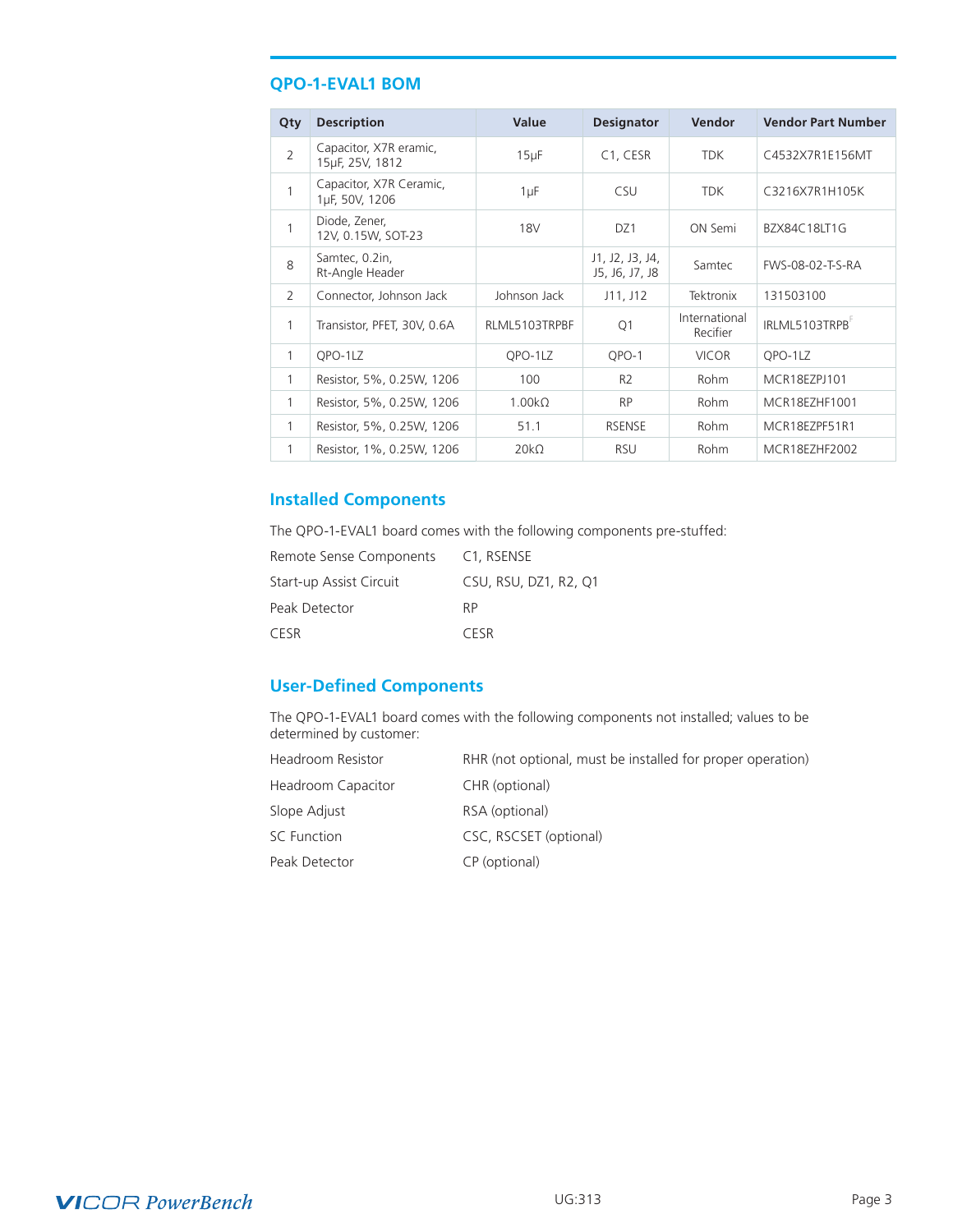### <span id="page-3-0"></span>**Function Descriptions**

#### **Slope Adjust**

The slope adjust function allows the user to modify the voltage drop across the QPO-1 (headroom voltage) dependent on the current passing through the QPO-1. This function is used to maintain a constant power across the QPO-1 over a varying range of load currents. The RSA resistor can be calculated by using the following equation:

$$
R_{SA} = \frac{0.05V}{A} \bullet \frac{\Delta I_{OUT}}{\Delta V_{HR}} \bullet 2.5k\Omega
$$
 (1)

Where:

 $\Delta I_{\text{OUT}}$  = Maximum change in load current (A)

 $\Delta V_{HR}$  = headroom voltage change over load range (V)

 $R_{SA}$  = slope adjust resistor ( $\Omega$ )

The slope adjust feature can be disabled by either using a large resistor value (100kΩ or greater) for R<sub>SA</sub> or by omitting this resistor entirely.

#### **Headroom Adjust**

The RHR resistor is used to program the desired voltage drop across the QPO-1. This voltage must be greater than the ripple voltage that the QPO-1 is to filter, with additional voltage added for the voltage drops in the attenuation path. Like the RP resistor, the RHR resistor must always be installed for proper operation. The value of  $R_{HR}$  can be calculated using this equation:

$$
R_{HR} = \frac{QPO_{OUT} \cdot 2.5k\Omega}{V_{HR}}
$$
 (2)

Where:

 $R_{HR}$  = headroom setting resistor value ( $\Omega$ )

 $QPO<sub>OUT</sub>$  = the voltage on the QPO's output (V)

 $V_{HR}$  = the target headroom voltage (V)

If this resistor is omitted, then the reference pin will be at the same voltage as the input pin, forcing the output pin to be the same voltage as the input pin.

#### **SC Function**

The function of the SC circuit is to use a converter's trim or SC (secondary control) pin to compensate for the voltage drop across the QPO-1, thereby maintaining the desired output voltage on the QPO's output.

The RSCSET resistor (listed as RSC in the data sheet) determines the amount of current the SC pin of the QPO-1 will source. The current is calculated by dividing the headroom voltage (the voltage drop from  $QPO_{IN}$  to  $QPO_{OUT}$ ) by  $R_{SCSET}$ .

$$
R_{SCSET} = \frac{R_{IN} \cdot V_{OUT}}{V_{RPT}}
$$
\n(3)

Where:

 $V_{\text{OUT}}$  = nominal converter output voltage (V)

 $V_{RPT}$  = internal reference voltage (V)

 $R_{IN}$  = internal series resistor ( $\Omega$ )

When using one of the Vicor Micro, Mini or Maxi converters, the R<sub>IN</sub> = 1kΩ and the V<sub>RPT</sub> = 1.23V.

Figure 4 shows the QPO-1-EVAL1 board connected so as to use the SC function to compensate for the QPO-1's voltage drop.

#### **Remote Sense**

Compensation for the QPO-1's voltage drop can be done using the converter's remote-sense pins, if available. The on-board sensing network can be attached as is shown in Figure 5.

## **VICOR PowerBench**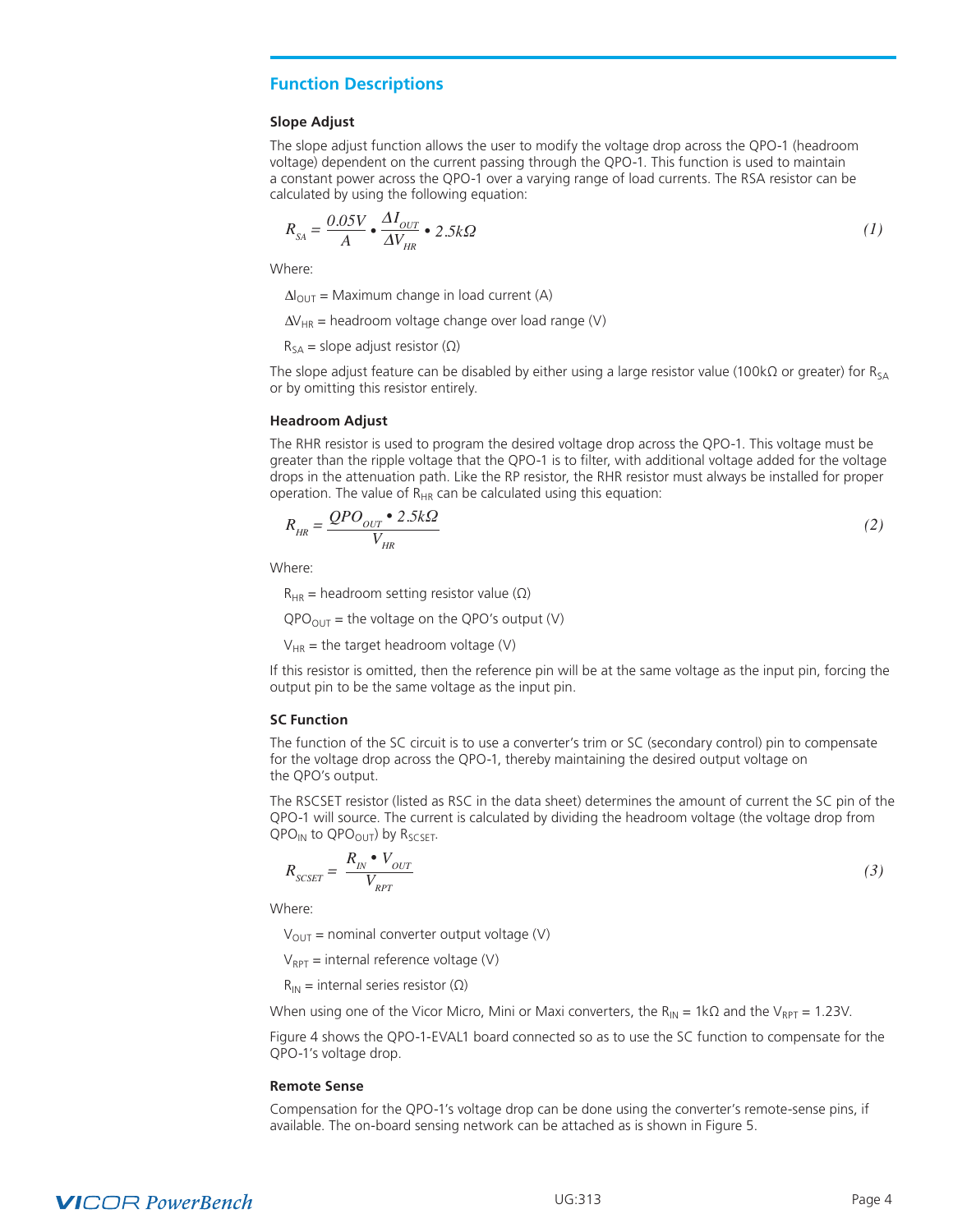

## **VICOR PowerBench**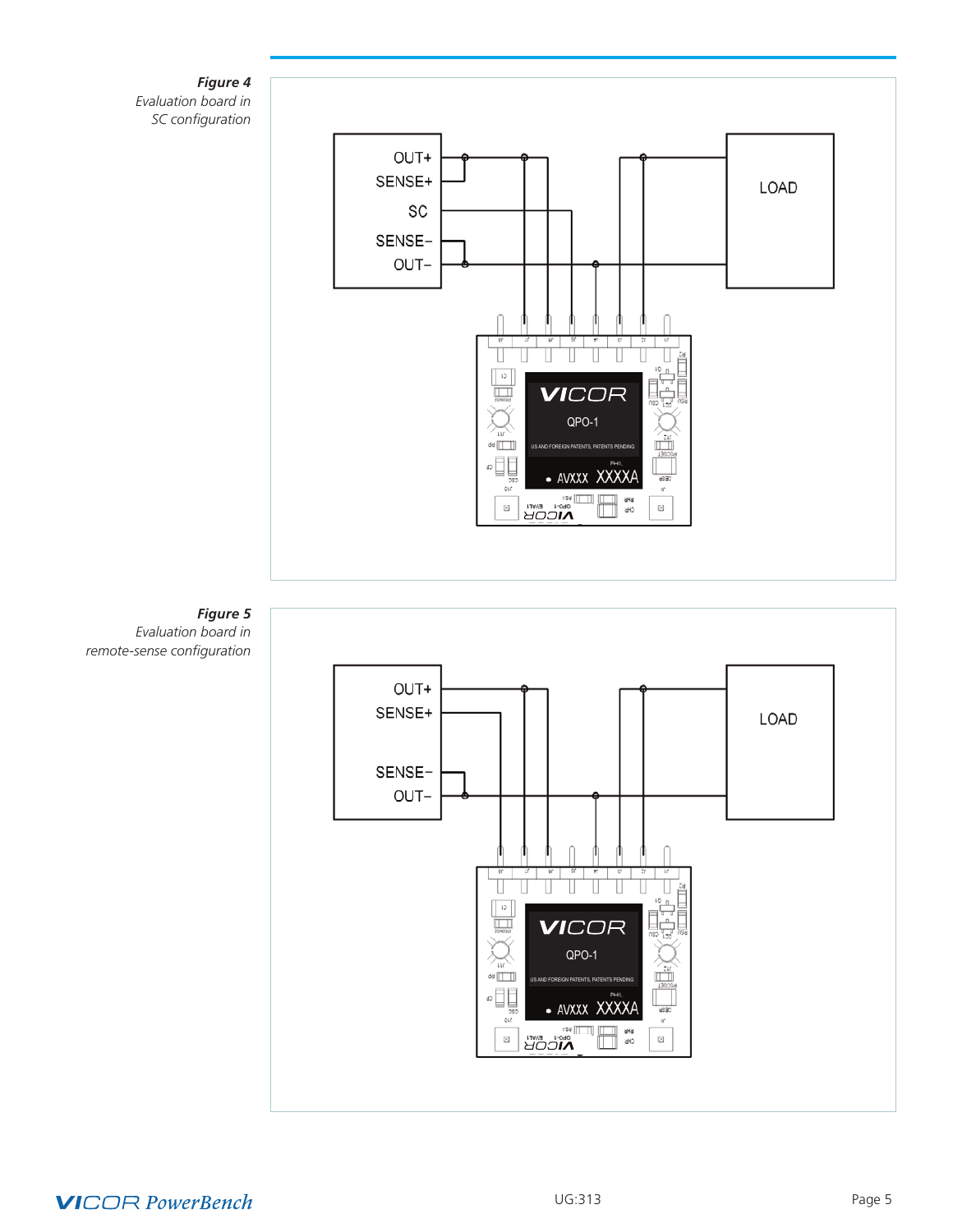#### *Figure 6*

<span id="page-5-0"></span>*Start-up waveforms; without (top) and with (bottom) the optional start-up circuit*



#### **Start-up Circuit**

The start-up circuit (Figure 3) on the evaluation board is used to connect the QPO-1's reference pin to its input pin during start up. In both waveform pictures of Figure 6, the Output Voltage (light blue) follows the  $V_{REF}$  voltage (purple) of the QPO-1.

In the picture on the top in Figure 6, without the optional start-up circuit, the QPO-1 input voltage (the converter's output voltage) can be seen to be greater than the nominal 5V output of the converter. This is due to the QPO-1's SC circuit having greater headroom voltage during start up and therefore over-driving the SC of the converter. After about 40ms, the  $V_{REF}$  voltage reaches its 5V pre-set limit and the converter's output voltage starts to drop, eventually steadying out at 5.35V, the nominal output voltage plus the QPO-1's headroom voltage.

The potential problem with this start up is that the converter could fault due to its output being forced to be greater than 110% of the nominal value. For converters with lower nominal output voltages, this could be very serious condition.

The waveforms on the bottom are the same converter with the optional start-up circuit enabled. Here, the V<sub>RFF</sub> is forced to follow V<sub>IN</sub>, so V<sub>OUT</sub> follows as well. After about 25ms, the start-up circuit releases the VREF pin and it adjusts it value down to generate the proper headroom voltage across the QPO-1. Using this method, there is no possibility of over-driving the converter and causing a fault.

#### **Peak Detector**

The QPO-1 peak detector is used to adapt the headroom voltage in response to increasing converter ripple. The greater the ripple on the QPO-1's input, the greater the headroom voltage across the QPO-1. This feature can be disabled by adding the CP capacitor to the evaluation board. The addition of this capacitor creates an RC filter network that filters out the converter's ripple to the peak detector.

The RP resistor must always be installed for proper operation. The peak detector creates the internal reference voltage rail that gets divided down by the headroom resistor RHR.

## **VICOR PowerBench**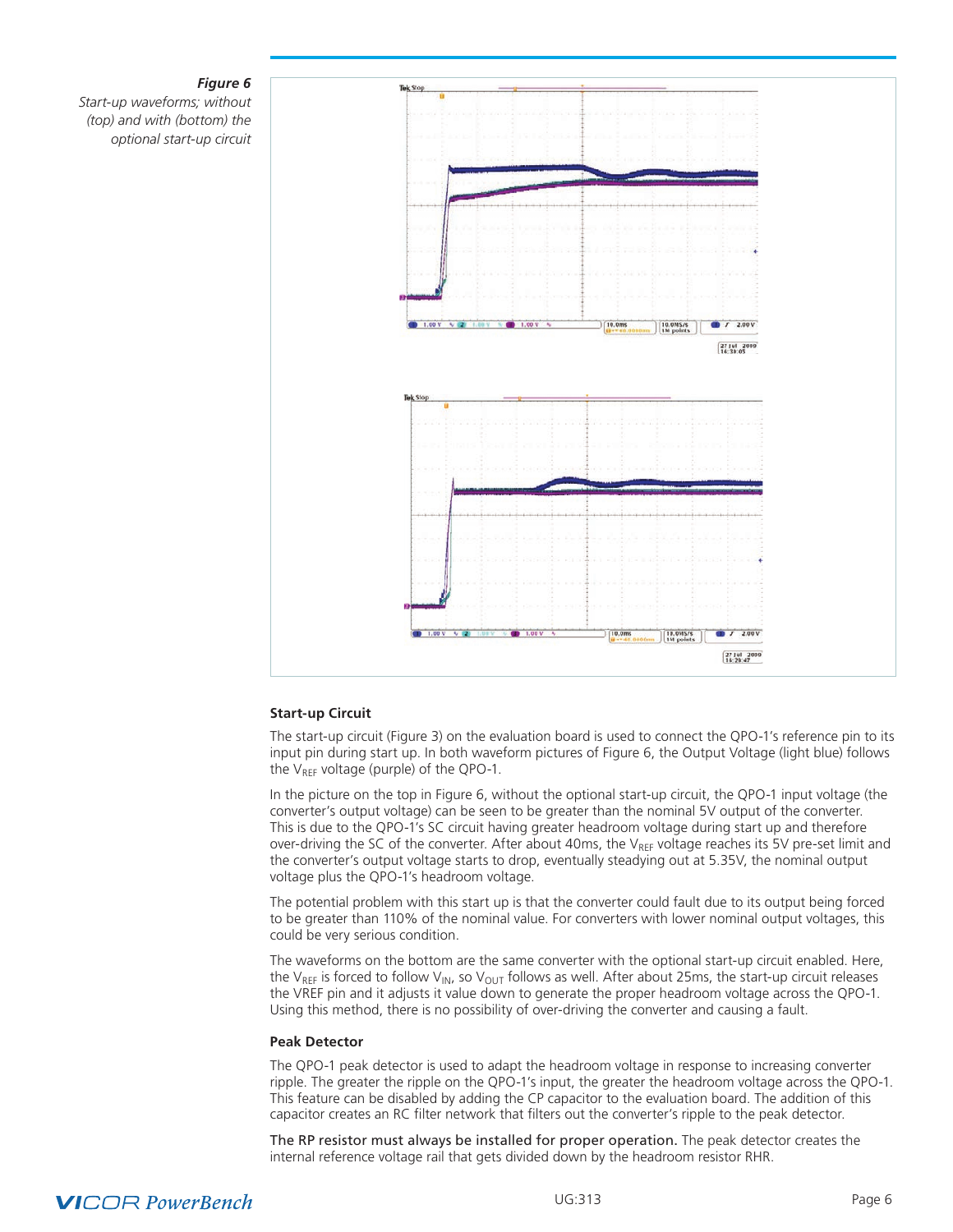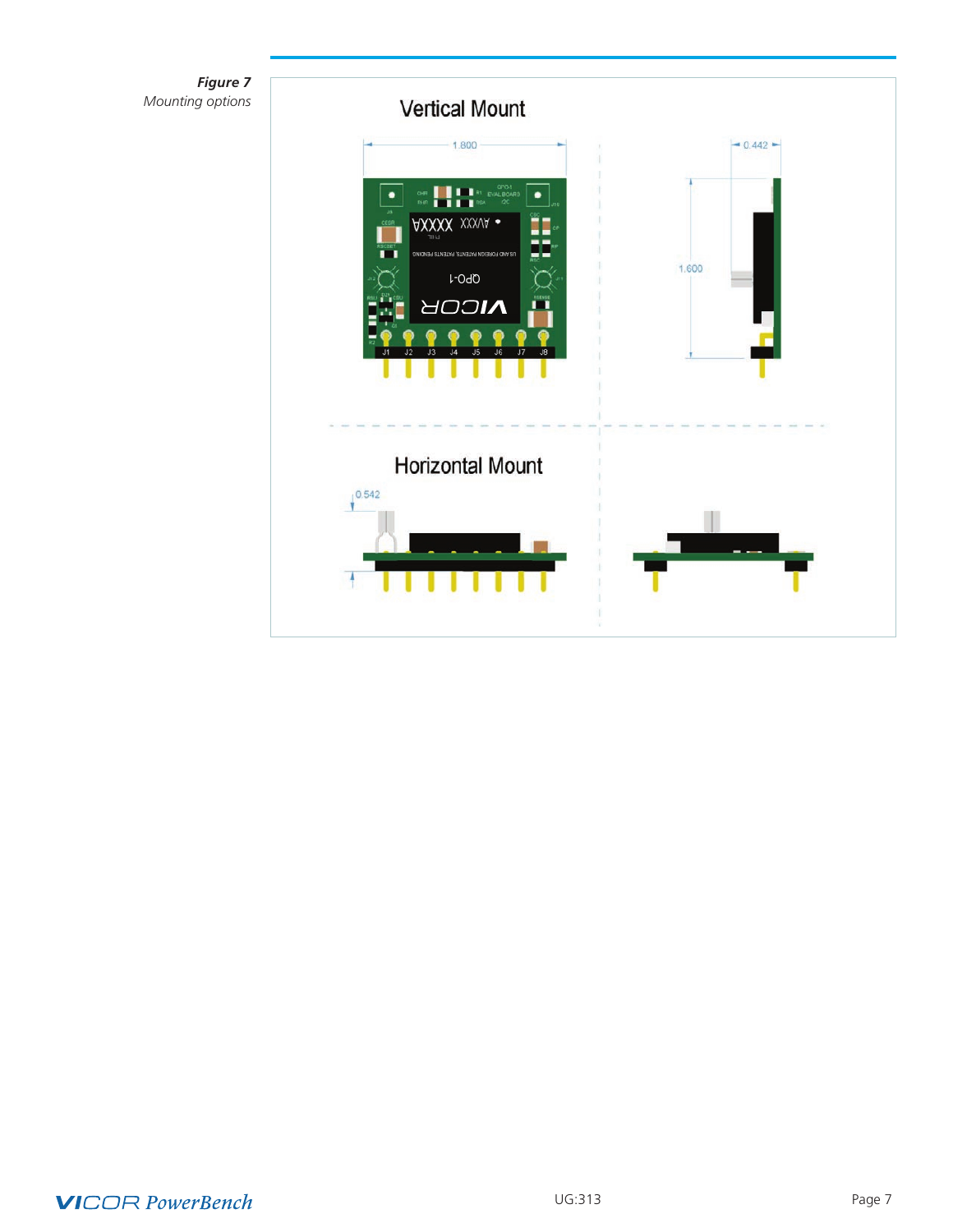<span id="page-7-0"></span>



## **Ordering Information**

| <b>Carrier Board Part Number</b> | Compatible VI Chip <sup>®</sup> Evaluation Boards (sold separately) [b] |
|----------------------------------|-------------------------------------------------------------------------|
| OPO-1-EVAL1                      | Evaluation Board for QPO-1L                                             |